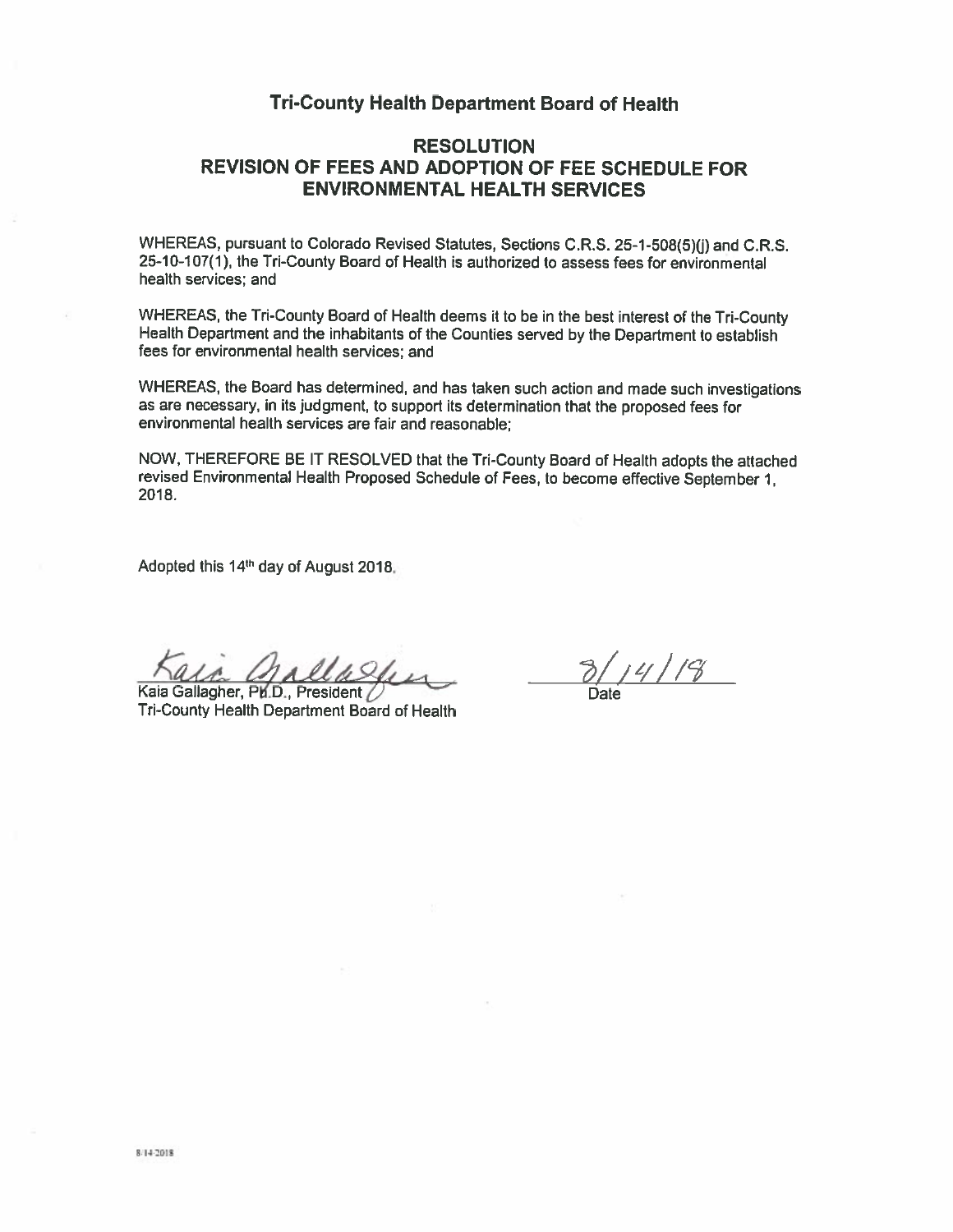

### **Environmental Health Proposed Schedule of Fees September 1, 2018**

### **Fees set by TCHD Board of Health**

| <b>Environmental Health Fee Type</b>                                                   | <b>Number of Licenses/Activities</b><br>2017 | <b>Current Fee</b> | <b>Unit of Activity</b> | <b>Calculated</b><br>Fee | Proposed<br>Fee  | <b>Authority</b> |
|----------------------------------------------------------------------------------------|----------------------------------------------|--------------------|-------------------------|--------------------------|------------------|------------------|
| Body Art - Onsite Inspection                                                           | 65 facilities                                | \$270.00           | Annual                  | \$336.72                 | \$335.00         | 25-1-508         |
| Body Art - Temporary Event Inspection (per inspector)                                  | N/A                                          | \$60.00            | Per Hour                | \$58.92                  | \$60.00          | 25-1-508         |
| Child Care - Biennial Inspection                                                       | 578                                          | \$190.00           | <b>Biennial</b>         | \$211.75                 | \$210.00         | 25-1-508         |
| Child Care - Annual Inspection, Lic. for 5-50 Children                                 | 36 facilities                                | \$235.00           | Annual                  | \$239.32                 | \$240.00         | 25-1-508         |
| Child Care - Annual Inspection, Lic. for 51-250 Children                               | 192 facilities                               | $$290 - $350$      | Annual                  | \$280.67                 | \$280.00         | 25-1-508         |
| Child Care - Annual Inspection, Lic. for 251+ Children                                 | 10 facilities                                | \$375.00           | Annual                  | \$349.59                 | \$350.00         | 25-1-508         |
| Industrial Hygiene - General Consultation / County Agencies                            | $\Omega$                                     | \$65.00            | Per Hour                | \$56.77                  | \$55.00          | 25-1-508         |
| Industrial Hygiene - Mold Complaints - Sampling                                        | 77 complaints (0 Sampling)                   | \$65.00            | Per Hour                | \$56.77                  | \$55.00          | 25-1-508         |
| Industrial Hygiene - Other Government Agencies                                         | $\Omega$                                     | \$110.00           | Per Hour                | \$84.65                  | \$85.00          | 25-1-508         |
| ndustrial Hygiene - Private Sector                                                     | 1 complaint                                  | \$115.00           | Per Hour                | \$96.59                  | \$95.00          | 25-1-508         |
| ndustrial Hygiene - Private Sector / Mutual Aid / Non-Emergency<br>Outside Tri-County) | N/A                                          | \$140.00           | Per Hour                | \$116.50                 | \$115.00         | 25-1-508         |
| and Use Plan Review - Level One                                                        | 115                                          | \$55.00            | Per Plan Review         | \$49.76                  | \$55.00          | 25-1-508         |
| and Use Plan Review - Level Two                                                        | 78                                           | \$110.00           | Per Plan Review         | \$94.52                  | \$110.00         | 25-1-508         |
| and Use Plan Review - Level Three                                                      | 121                                          | \$245.00           | Per Plan Review         | \$204.39                 | \$245.00         | 25-1-508         |
| and Use Plan Review - Level Four                                                       | $\Omega$                                     | \$600.00           | Per Plan Review         | \$493.31                 | \$600.00         | 25-1-508         |
| Methamphetamine - Inspection                                                           | 13 new reports                               | \$430.00           | Per Case                | \$377.09                 | \$375.00         | 25-1-508         |
| Environmental Assessment File Review (minimum one hour)                                | 201 requests                                 | \$60.00            | Per Hour                | \$58.92                  | \$60.00          | 25-1-508         |
| Plan Review Application - All Other Facility Types                                     | 24 plan reviews                              | \$120.00           | Per Plan Review         | \$117.84                 | \$120.00         | 25-1-508         |
| Site Assessment / Change of Owner - All Other Programs (Except Food)                   | 12 inspections                               | \$60.00            | Per Hour                | \$58.92                  | \$60.00          | 25-1-508         |
| Retail Food - Special Events License                                                   | 74 events                                    | \$225.00           | Annual                  | \$197.74                 | \$200.00         | 25-4-1607        |
| Retail Food - Special Event Plan Review Application (2-15 vendors)                     | N/A                                          | \$100.00           | Per Event               | <b>NA</b>                | \$100.00         | 25-4-1607        |
| Retail Food- Special Even Plan Review Application (16 + vendors)                       | N/A                                          | \$200.00           | Per Event               | <b>NA</b>                | \$200.00         | 25-4-1607        |
| Retail Food - Special Event Plan Review Late Fee                                       | N/A                                          | \$50.00            | Per Late Application    | <b>NA</b>                | \$50.00          | 25-1-508         |
| Retail Food - Special Event Inspection (per inspector)                                 | N/A                                          | \$60.00            | Per Hour                | \$58.92                  | \$60.00          | 25-1-508         |
| Retail Food - Education, 2 Hour In-Service Training                                    | 55                                           | \$120.00           | Per Training            | \$117.84                 | \$120.00         | 25-1-508         |
| Pool / Spa / Spray Pool - Onsite Inspection (per filtration system)                    | 497 facilities                               | \$190.00           | Annual                  | \$175.72                 | \$175.00         | 25-1-508         |
| On-Site Waste Water - New Permit                                                       | 357 permits                                  | $$1000 + $23**$    | Per Permit              | \$1,074.30               | $$1000 + $23$ ** | 25-10-107        |
| On-Site Waste Water - Major Repair or Expansion Permit                                 | 37 permits                                   | $$650 + $23**$     | Per Permit              | \$700.04                 | $$650 + $23**$   | 25-10-107        |
| On-Site Waste Water - Minor Repair                                                     | 160 permits                                  | $$350 + $23**$     | Per Permit              | \$379.25                 | $$350 + $23**$   | 25-10-107        |
| On-Site Waste Water - Use Permit Application Fee                                       | 903 applications                             | \$105.00           | Per Permit              | \$97.22                  | \$95.00          | 25-10-107        |
| On-Site Waste Water - Variance Request (New/Repair Permit)                             | 0                                            | \$65.00            | Hourly                  | \$66.99                  | \$65.00          | 25-10-107        |
| On-Site Waste Water - New/Repair Permit Renewal                                        | $\Omega$                                     | \$50.00            | Per Permit              | <b>NA</b>                | \$50.00          | 25-10-107        |
| On-Site Waste Water - Re-Inspection                                                    | 111                                          | \$120.00           | Per Inspection          | \$117.84                 | \$120.00         | 25-10-107        |
| On-Site Waste Water - Plan Review per additional hour (first hour free)                | N/A                                          | \$60.00            | Per Plan Review         | \$58.92                  | \$60.00          | 25-10-107        |
| On-Site Waster Water - Installers' & Cleaners' License - New/Renewal                   | 166 total issued                             | \$40.00            | Annual                  | \$48.29                  | \$40.00          | 25-10-109        |
| GIS - Customized Map (Hourly - 1 hour minimum)                                         | N/A                                          | \$75.00            | Per Hour                | \$76.99                  | \$75.00          | 25-1-508         |